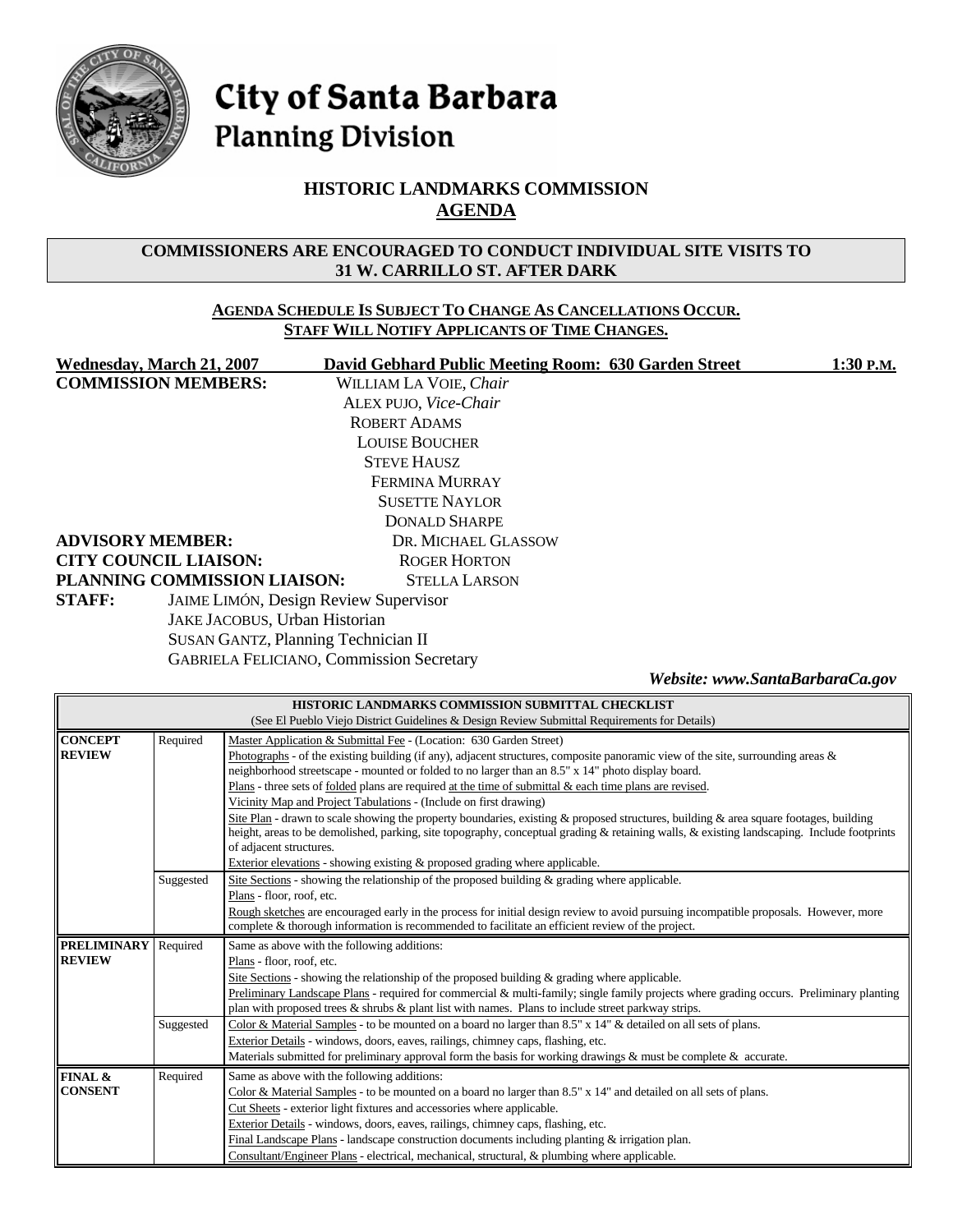#### **PLEASE BE ADVISED**

 The approximate time the project will be reviewed is listed to the left of each item. It is suggested that applicants arrive 15 minutes early. The agenda schedule is subject to change as cancellations occur. Staff will notify applicants of time changes.

 The applicant's presence is required. If an applicant is not present, the item will be postponed indefinitely. If an applicant cancels or postpones an item without providing advance notice, the item will be postponed indefinitely and will not be placed on the following Historic Landmarks Commission (HLC) agenda. In order to reschedule the item for review, a rescheduling fee will be paid and the applicant must fill out and file a Supplemental Application Form at 630 Garden Street (Community Development Department) in addition to submitting appropriate plans.

 All approvals made by the HLC are based on compliance with Municipal Code Chapter 22.22 and with adopted HLC guidelines. Some agenda items have received a mailed notice and are subject to a public hearing.

 The Commission may grant an approval for any project scheduled on the agenda if sufficient information has been provided and no other discretionary review is required. Substitution of plans is not allowed, if revised plans differing from the submittal sets are brought to the meeting, motions for preliminary or final approval will be contingent upon staff review for code compliance.

 The Commission may refer items to the Consent Calendar for Preliminary and Final Historic Landmarks Commission approval.

 Preliminary and Final Historic Landmarks Commission approval is valid for one year from the date of the approval unless a time extension or Building Permit has been granted.

**Items before the Commission may be appealed to the City Council. For further information on appeals, contact the Planning Division Staff or the City Clerk's office. Said appeal must be in writing and must be filed with the City Clerk at City Hall within ten (10) calendar days of the meeting at which the Commission took action or rendered its decision. The scope of this project may be modified under further review.** 

 **AMERICANS WITH DISABILITIES ACT:** In compliance with the Americans with Disabilities Act, if you need special assistance to participate in this meeting, please contact the Planning Division at (805) 564-5470. Notification at least 48 hours prior to the meeting will enable the City to make reasonable arrangements.

 **AGENDAS, MINUTES and REPORTS:** Copies of all documents relating to agenda items are available for review at 630 Garden St. and agendas and minutes are posted online at [www.SantaBarbaraCa.gov.](http://www.santabarbaraca.gov/) If you have any questions or wish to review the plans, please contact Susan Gantz, at (805) 564-5470 between the hours of 8:30 a.m. to noon and 1:00 p.m. to 4:00 p.m., Monday through Friday.

#### **LICENSING ADVISORY:**

The Business and Professions Code of the State of California and the Municipal Code of the City of Santa Barbara restrict preparation of plans for certain project types to licensed professionals. Applicants are encouraged to consult with Building and Safety Staff or Planning Staff to verify requirements for their specific projects.

Unlicensed persons are limited to the preparation of plans for:

- $\triangleright$  Single or multiple family dwellings not to exceed four (4) units per lot, of wood frame construction, and not more than two stories and basement in height;
- $\triangleright$  Non-structural changes to storefronts; and,
- $\blacktriangleright$  Landscaping for single-family dwellings, or projects consisting solely of landscaping of not more than 5,000 square feet.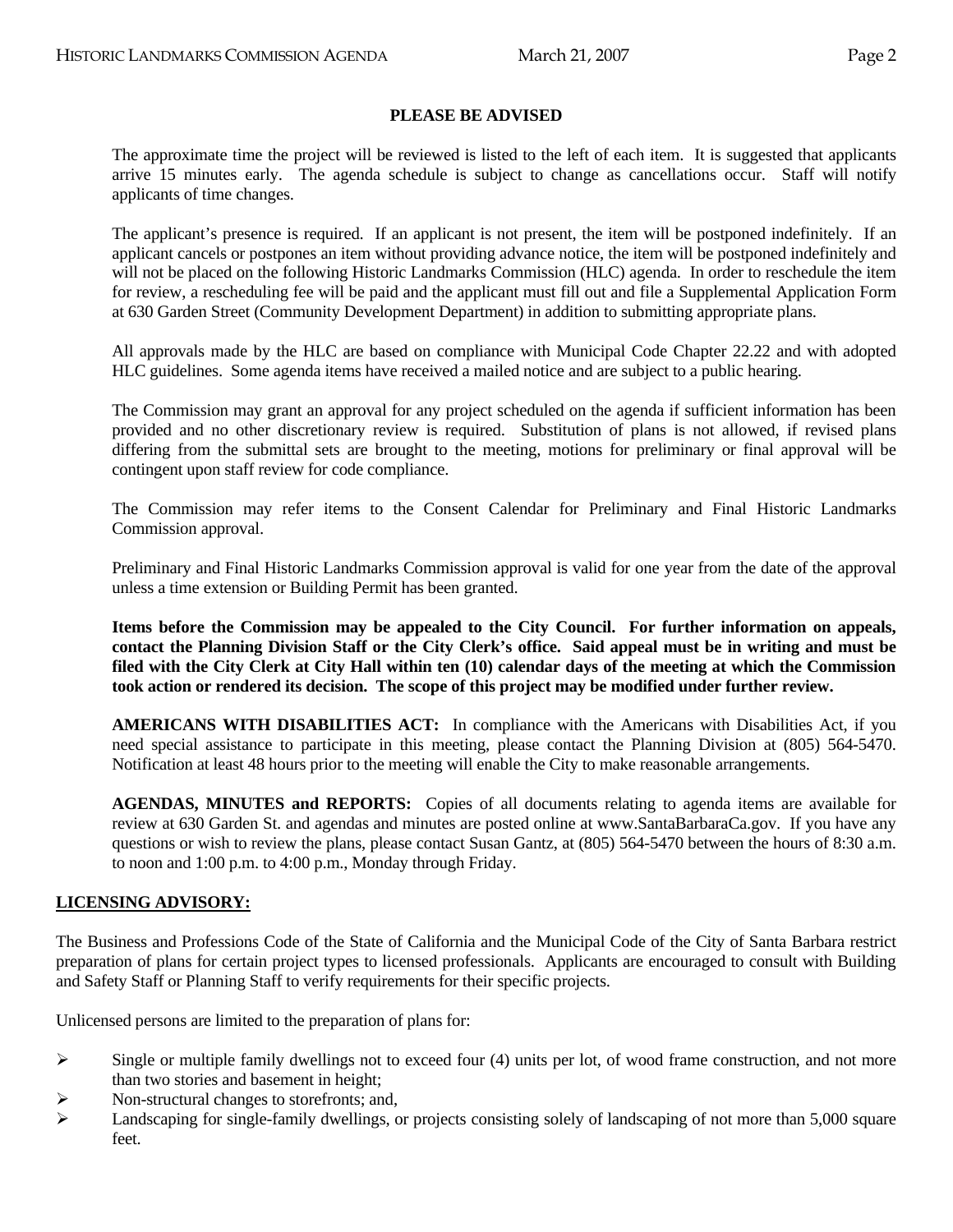# **NOTICE:**

- A. That on March 16, 2007, at 4:00 P.M., this Agenda was duly posted on the indoor and outdoor bulletin boards at the Community Development Department, 630 Garden Street, and online at www.SantaBarbaraCa.gov.
- B. This regular meeting of the Historic Landmarks Commission will be broadcast live and rebroadcast in its entirety on Friday at 1:00 P.M. on Channel 18.

#### **GENERAL BUSINESS:**

A. Public Comment:

Any member of the public may address the Historic Landmarks Commission for up to two minutes on any subject within their jurisdiction that is not scheduled for a public discussion before the Board on that day. The total time for this item is ten minutes. (Public comment for items scheduled on today's agenda will be taken at the time the item is heard.)

- B. Approval of the minutes of the Historic Landmarks Commission meeting of March 7, 2007.
- C. Consent Calendar.
- D. Announcements, requests by applicants for continuances and withdrawals, future agenda items, and appeals.
- E. Subcommittee Reports.
- F. Possible Ordinance Violations.

# **ARCHAEOLOGY REPORT**

#### 1. 103 S CALLE CÉSAR CHÁVEZ OM-1/SD-3 Zone

**(1:45)** Assessor's Parcel Number: 017-113-020 Application Number: MST2004-00791 Owner: American Tradition

> (Proposal to construct a parking lot to provide valet parking for the approved Fess Parker's Waterfront Hotel Resort located south of the property.)

**(Review of Phase I Archaeological Resources Report prepared by URS Corporation.)**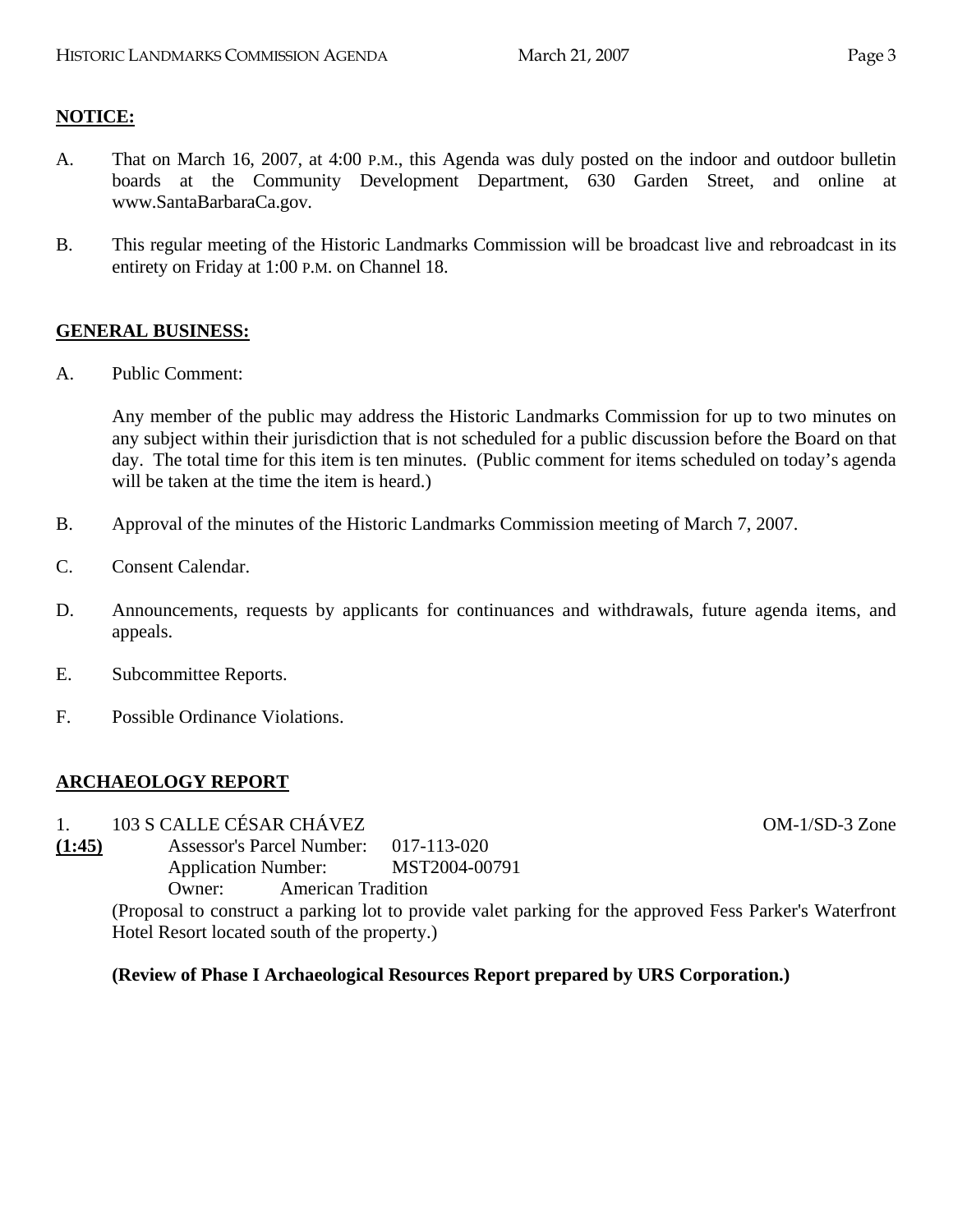# **ARCHAEOLOGY REPORT**

#### 2. CITYWIDE

**(1:50)** Assessor's Parcel Number: 099-MSC-0RW Application Number: MST2007-00075 Owner: City of Santa Barbara Applicant: Lisa Arroyo

> (Proposal for the installation of a sidewalk, parkway, access ramps, curb & gutter, bus pockets, retaining walls, and grading to conform to existing conditions for sidewalk installation on Carrillo Street and Meigs Road between Miramonte and Island View Drives.)

# **(Review of Phase I Archaeological Resources Report prepared by Bryon Bass.)**

# **HISTORIC STRUCTURES REPORT**

3. 800 SANTA BARBARA ST C-2 Zone **(1:55)** Assessor's Parcel Number: 031-012-028

| <i>(دد</i> .۱) | ASSUSSUL S FAILUI INHIIIUUI. | $U31-U12-U20$                               |
|----------------|------------------------------|---------------------------------------------|
|                | <b>Application Number:</b>   | MST2006-00129                               |
|                | Owner:                       | 800 Santa Barbara Street Investment Company |
|                | Applicant:                   | Suzanne Elledge Planning and Permitting     |
|                | Architect:                   | <b>Cearnal Andrulaitis Architects</b>       |
|                |                              | Landscape Architect: Van Atta & Associates  |

(Proposal to demolish an existing 1,965 square foot office building and construct a three-story mixeduse project comprised of eight residential and two commercial condominium units on an 18,713 square foot parcel. Thirty underground parking spaces would be provided. Planning Commission approval will be required for a lot line adjustment of 1,529 square feet from adjacent parcel number 031-012-027 to meet residential density requirements.)

**(Review of Addendum Letter to Historic Structures/Sites Report prepared by Alexandra C. Cole, Preservation Planning Associates.)** 

#### **HISTORIC STRUCTURES REPORT**

4. 924 GARDEN ST C-2 Zone

- 
- **(2:00)** Assessor's Parcel Number: 029-301-027 Application Number: MST2007-00098 Owner: Annette G. Collinge, Trustee

Owner: Barbara Beisel

Applicant: Kirk Gradi Banyan Architects

(The structure is a City Landmark: "El Caserío." Proposal for a 56 net square foot first floor addition, replacement of 13 metal slider-type windows with wooden casement windows, replacement of four existing doors with new wooden doors to match original drawings, and decorative wooden grille work on one door and one window which will also match the original drawings. Also proposed is to raise the height of an adobe wall on the east elevation of this single-family residence on a 3,093 square foot parcel.)

**(Review of Focused Historic Structures/Sites Letter Report prepared by Alexandra C. Cole, Preservation Planning Associates.)**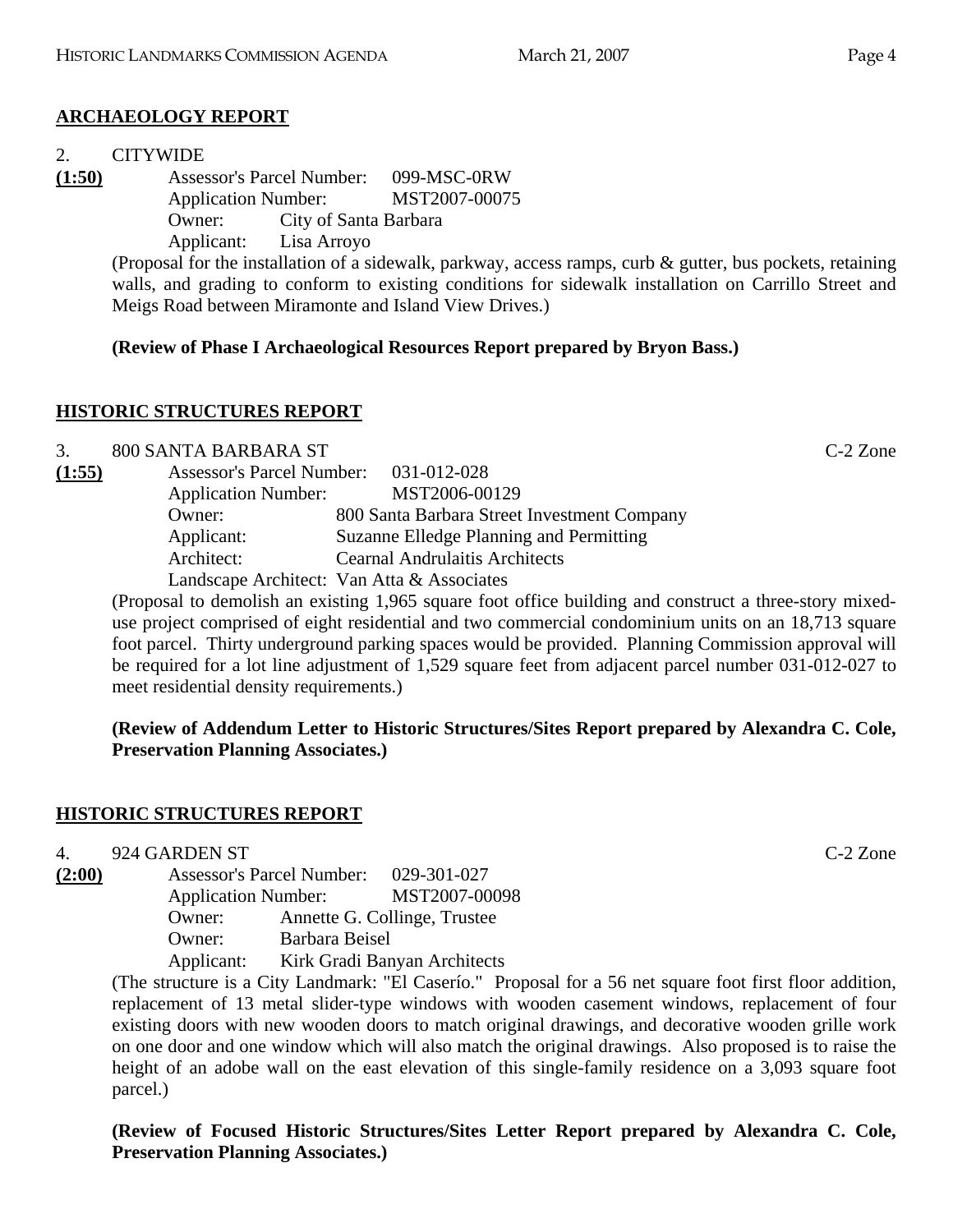# **CONCEPT REVIEW - NEW**

| 5.     | 924 GARDEN ST |                                                                                                       | $C-2$ Zone |
|--------|---------------|-------------------------------------------------------------------------------------------------------|------------|
| (2:05) |               | Assessor's Parcel Number: 029-301-027                                                                 |            |
|        |               | Application Number: MST2007-00098                                                                     |            |
|        | Owner:        | Annette G. Collinge, Trustee                                                                          |            |
|        | Owner:        | Barbara Beisel                                                                                        |            |
|        |               | Applicant: Kirk Gradi Banyan Architects                                                               |            |
|        |               | The etructure is a City Landmark. "El Casarío" Draposal for a 56 not square foot first floor addition |            |

(The structure is a City Landmark: "El Caserío." Proposal for a 56 net square foot first floor addition, replacement of 13 metal slider-type windows with wooden casement windows, replacement of four existing doors with new wooden doors to match original drawings, and decorative wooden grillework on one door and one window which will also match the original drawings. Also proposed is to raise the height of an adobe wall on the east elevation of this single-family residence on a 3,093 square foot parcel.)

#### **(COMMENTS ONLY; PROJECT REQUIRES ENVIRONMENTAL ASSESSMENT, HISTORIC RESOURCE FINDINGS, AND FINDINGS FOR ALTERATIONS TO A CITY LANDMARK.)**

# **CONCEPT REVIEW - CONTINUED**

| 6.     | 631 GARDEN ST |            |                                       |                                     |  |  | C-M Zone |
|--------|---------------|------------|---------------------------------------|-------------------------------------|--|--|----------|
| (2:25) |               |            | Assessor's Parcel Number: 031-152-028 |                                     |  |  |          |
|        |               |            |                                       | Application Number: MST2007-00089   |  |  |          |
|        |               | Owner:     |                                       | City of Santa Barbara Redevelopment |  |  |          |
|        |               | Applicant: | <b>Renee Brooke</b>                   |                                     |  |  |          |
|        |               | Architect: | Paul Poirier                          |                                     |  |  |          |
|        |               |            |                                       |                                     |  |  |          |

(Proposal for the interior and exterior remodel of an existing 3,746 square foot building and an existing 1,443 square foot building including the following improvements: Provide ADA compliant restrooms for new community arts workshop use. Provide new overhead door with man door and transom window in three existing open bays. Install new doors and windows in other existing openings. Site improvements to include replacing existing gates and fencing with new brick walls and wrought iron gates, changes to the parking layout to accommodate future City Water Department facility improvements, partial replacement of existing landscaping and new additional landscaping, and minor grading to allow for ADA accessibility. No additional floor area will be added.)

# **(Second Concept Review.)**

# **(ACTION MAY BE TAKEN IF SUFFICIENT INFORMATION IS PROVIDED.)**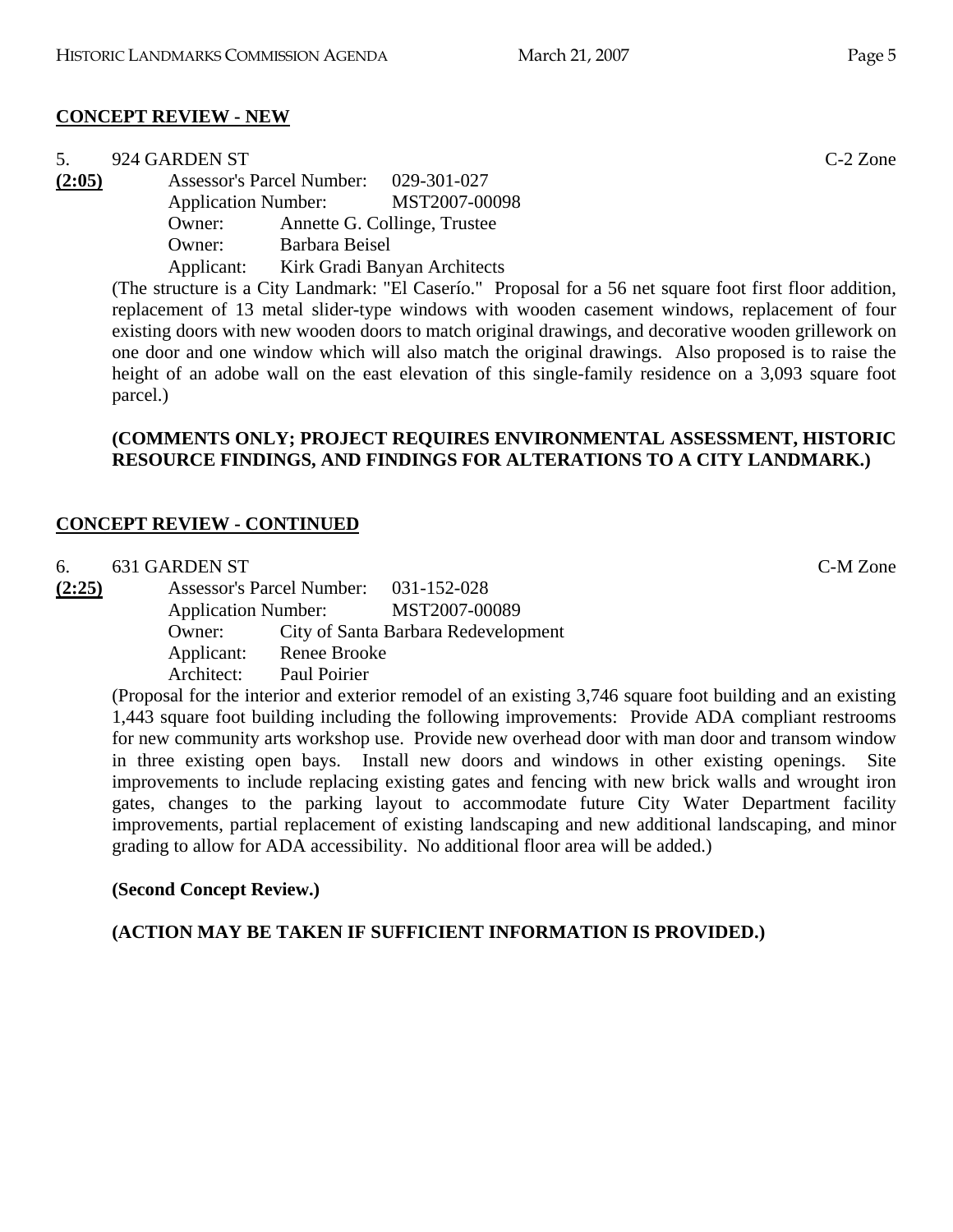# **CONCEPT REVIEW - CONTINUED**

| 7.     | <b>31 W CARRILLO ST</b>               |                                                                                                           | $C-2$ Zone |
|--------|---------------------------------------|-----------------------------------------------------------------------------------------------------------|------------|
| (2:45) | Assessor's Parcel Number: 039-321-001 |                                                                                                           |            |
|        | <b>Application Number:</b>            | MST2007-00004                                                                                             |            |
|        | Owner:                                | Due West, LLP                                                                                             |            |
|        | Applicant:                            | Tynan Group, Inc.                                                                                         |            |
|        | Architect:                            | Backen Gillam                                                                                             |            |
|        | Landscape Architect: Arcadia Studio   |                                                                                                           |            |
|        | Designer:                             | Ann Kale & Associates                                                                                     |            |
|        | <b>Business Name:</b>                 | Hotel Andalucía                                                                                           |            |
|        |                                       | (Proposed door and window changes to the south elevation and <i>porte-cochère</i> and new light fixtures, |            |

(dow changes to the south elevation and *porte-cochère* and new light fixtures, awnings, and planters on the south and west elevations. Also proposed is to change out existing tile and add new tile in the *porte-cochère* and the addition of four decorative flags over the vehicle entry on Carrillo Street.)

# **(Third Concept Review.)**

# **CONCEPT REVIEW - CONTINUED**

- 8. 904 CAMINO VIEJO RD A-2 Zone
- **(3:10)** Assessor's Parcel Number: 015-060-048 Application Number: MST2007-00077 Owner: Christine Garvey/George Gelles Architect: Peter Becker

(This structure was deemed eligible for Structure of Merit status. Proposal to demolish an existing 529 square foot detached two-car garage and to construct a new 598 square foot two-car garage. Approximately 300 square feet of the existing driveway and landscaped area will be reconfigured for the new garage approach, 300 square feet of the existing garage area will be converted to motor court, and 229 square feet of the existing garage area will be landscaped. Also proposed is to demolish 500 square feet of an existing lath house, abate enforcement case ENF2006-00832, and receive final inspection and signoff for expired building permit BLD2003-02234.)

**(Second Concept Review.)** 

# **(ACTION MAY BE TAKEN IF SUFFICIENT INFORMATION IS PROVIDED.)**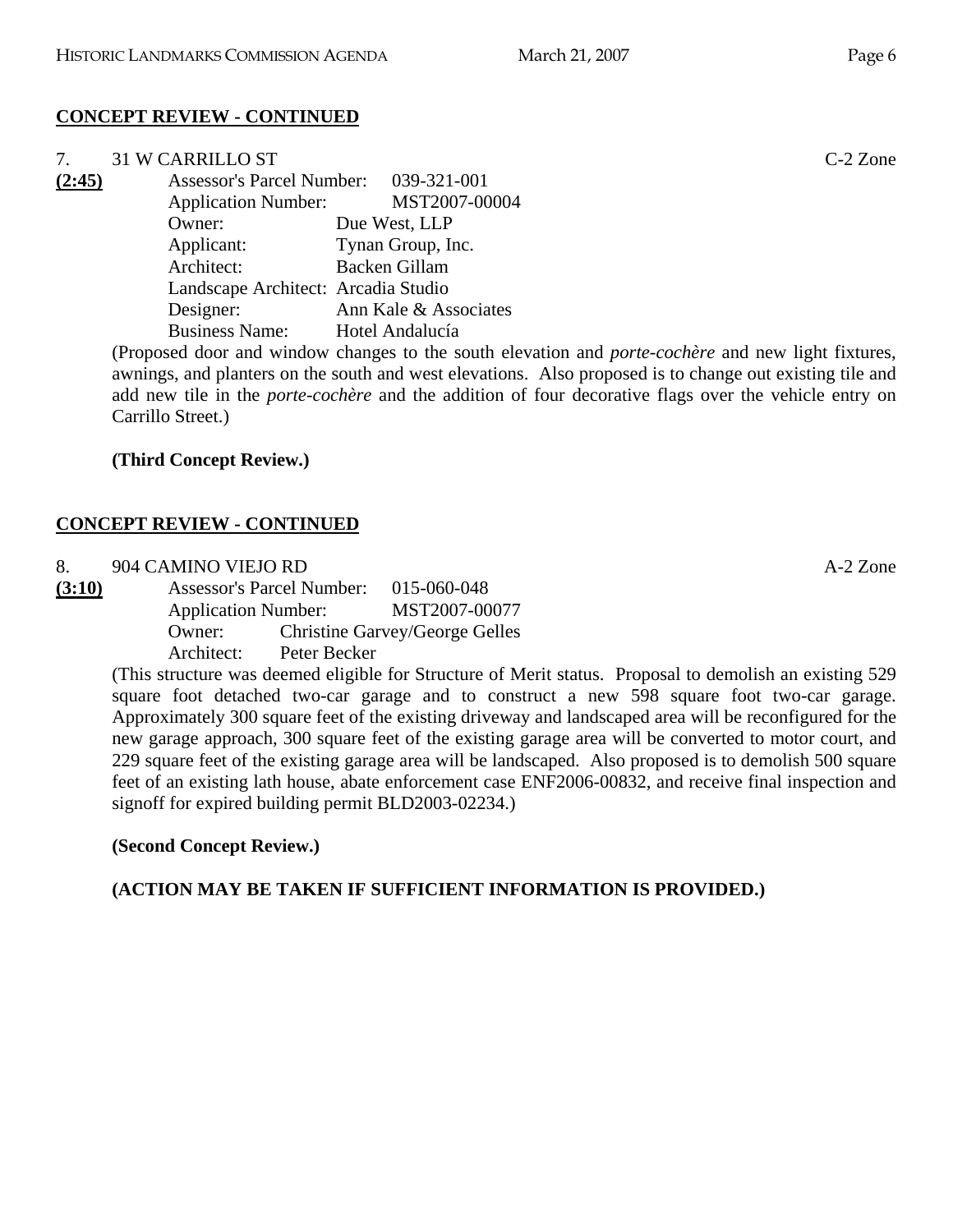# **CONCEPT REVIEW - CONTINUED**

| 9.     | 101 E VICTORIA ST |                                       |                                                                                                         | $C-2$ Zone |
|--------|-------------------|---------------------------------------|---------------------------------------------------------------------------------------------------------|------------|
| (3:30) |                   | Assessor's Parcel Number: 029-071-013 |                                                                                                         |            |
|        |                   |                                       | Application Number: MST2006-00758                                                                       |            |
|        |                   | Owner: 101 East Victoria              |                                                                                                         |            |
|        | Owner:            | Nick Schaar                           |                                                                                                         |            |
|        | Architect:        | Cearnal/Andrulaitis, LLP              |                                                                                                         |            |
|        |                   |                                       | (Proposal to demolish an existing two story 11,000 square foot commercial office building and construct |            |

(Proposal to demolish an existing two-story 11,900 square foot commercial office building and construct a new three-story 17,659 square foot commercial building comprised of 50 condominium office units on a parcel of approximately 19,000 square feet. Forty-one parking spaces will be provided underground. Planning Commission approval is required for Transfer of Existing Development Rights, a Tentative Subdivision Map, the new Condominium Development, Development Plan Approval findings, and a Modification to provide less than the required amount of parking spaces.)

# **(Third Concept Review.)**

# **(COMMENTS ONLY; PROJECT REQUIRES ENVIRONMENTAL ASSESSMENT AND PLANNING COMMISSION APPROVAL.)**

# **CONCEPT REVIEW - CONTINUED**

10. 1710 MIRA VISTA AVE E-1 Zone

| (3:50) | <b>Assessor's Parcel Number:</b> | 019-090-015          |
|--------|----------------------------------|----------------------|
|        | <b>Application Number:</b>       | MST2007-00014        |
|        | Owner:                           | Christine McLaughlin |
|        | Applicant/Architect: Vadim Hsu   |                      |
|        | Contractor:                      | Douglas Dafoe        |

(This structure is on the City's List of Potential Historic Resources. Proposal for a new swimming pool and a 313 square foot cabana structure on a 16,094 square foot parcel currently developed with an existing single-family residence. Zoning modifications are requested to allow the cabana to encroach into the front yard setback, to be located in the remaining front yard, and for the swimming pool fence to be greater than 42" in height within ten feet of a driveway for a distance of 20 feet back.)

#### **(Second Concept Review.)**

#### **(COMMENTS ONLY; PROJECT REQUIRES ENVIRONMENTAL ASSESSMENT AND STAFF HEARING OFFICER APPROVAL OF ZONING MODIFICATIONS.)**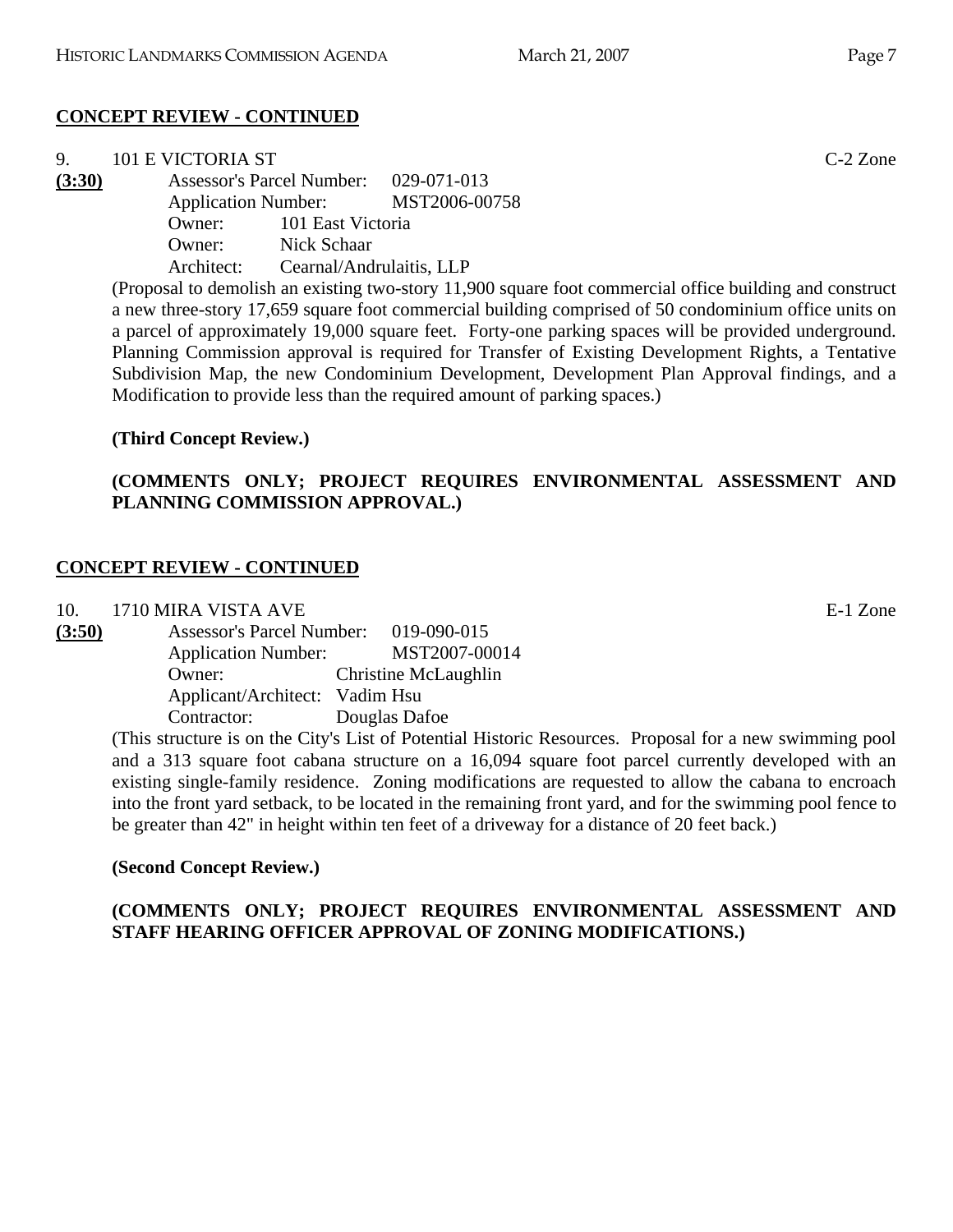# **PRELIMINARY REVIEW**

| 11.    | 500 NIÑOS DR               |                                                                                                          | $P-R/SD-3$ Zone |
|--------|----------------------------|----------------------------------------------------------------------------------------------------------|-----------------|
| (4:10) |                            | Assessor's Parcel Number: 017-382-002                                                                    |                 |
|        | <b>Application Number:</b> | MST2002-00676                                                                                            |                 |
|        | Owner:                     | City of Santa Barbara                                                                                    |                 |
|        | Agent:                     | <b>Tynan Group</b>                                                                                       |                 |
|        | <b>Business Name:</b>      | Santa Barbara Zoological Gardens                                                                         |                 |
|        |                            | (Proposal for a new 1,450 square foot structure called "the Wave", to be located at the hilltop catering |                 |
|        |                            | and concessions area at the Santa Barbara Zoological Gardens. The new structure will consist of a        |                 |

and concessions area at the Santa Barbara Zoological Gardens. The new structure will consist of a concessions area, catering room, restroom facilities, and a bridal changing room for wedding events. A trellis roof will provide shading for the outdoor areas. The existing building will be removed. This parcel is on the City's Potential Historic Resource List.)

#### **(PROJECT REQUIRES COMPLIANCE WITH PLANNING COMMISSION RESOLUTION NO. 054-06.)**

#### **CONCEPT REVIEW - CONTINUED**

#### 12. 0-800 E CABRILLO BLVD P-R/SD-3 Zone

**(4:30)** Assessor's Parcel Number: 033-120-0RW Application Number: MST2004-00806 Owner: City of Santa Barbara Agent: Marck Aguilar Landscape Architect: Arcadia Studio

> (Demolish, remove, and replace existing concrete sidewalk on beachside of Cabrillo Boulevard between State Street and Milpas Street. Landscape enhancements and pedestrian amenities to be included where appropriate. Sidewalk footprint from street curb to edge of part to remain unchanged.)

#### **(Fourth Concept Review.)**

#### **(COMMENTS ONLY; PROJECT REQUIRES ENVIRONMENTAL ASSESSMENT AND COASTAL REVIEW.)**

**\*\* SCHEDULED DINNER BREAK FROM 4:50 P.M. TO 5:10 P.M. \*\***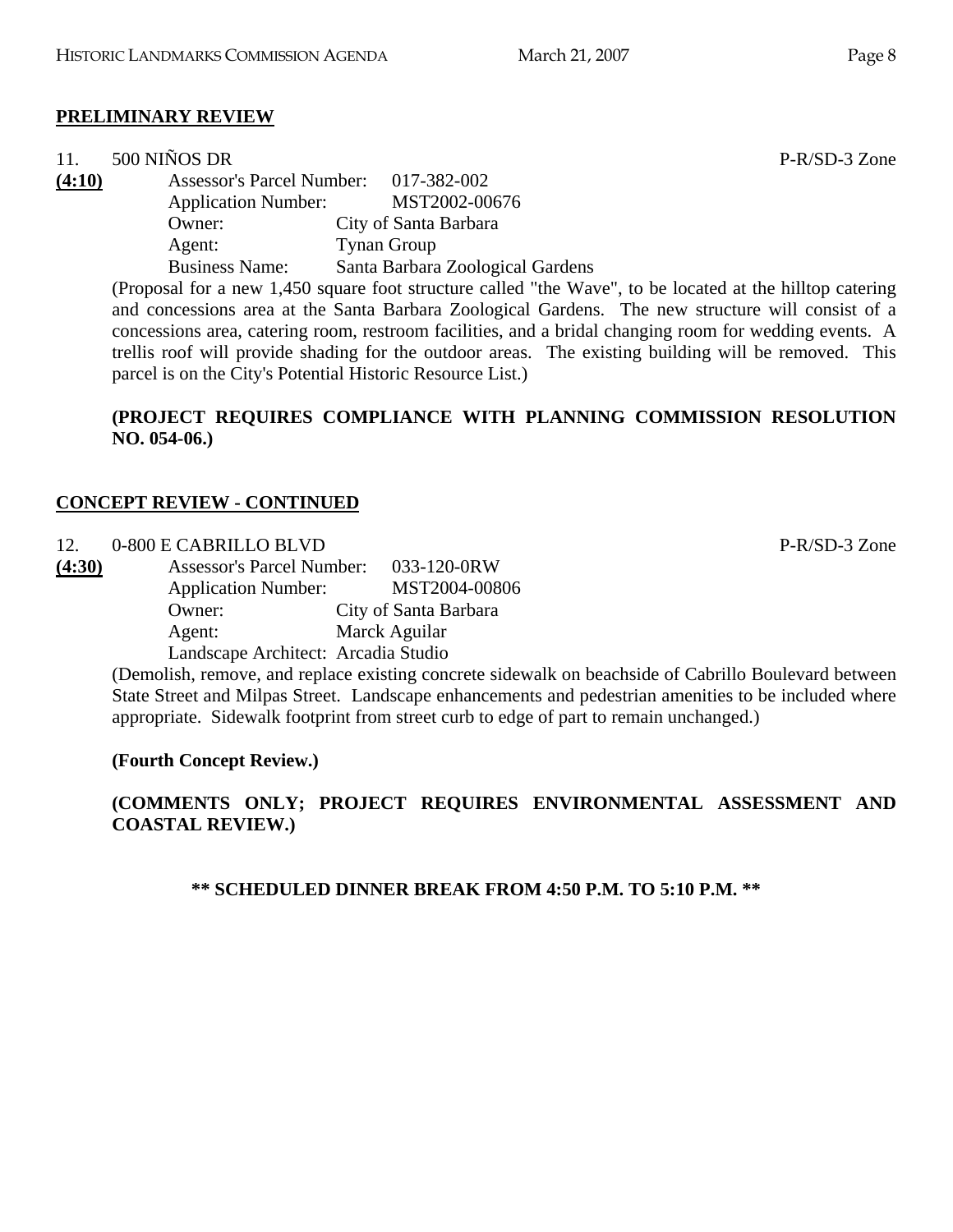#### **IN-PROGRESS REVIEW**

| 13.    | 433 E CABRILLO                   |                            |
|--------|----------------------------------|----------------------------|
| (5:10) | <b>Assessor's Parcel Number:</b> | 017-680-009                |
|        | <b>Application Number:</b>       | MST95-00175                |
|        | Applicant:                       | <b>Parker Family Trust</b> |
|        | Agent:                           | <b>Richard Fogg</b>        |
|        | Architect:                       | Daun St. Amand             |
|        | Architect:                       | Henry Lenny                |
|        | Architect:                       | <b>Gregory Burnett</b>     |
|        | <b>Business Name:</b>            | <b>Waterfront Hotel</b>    |

(This is a revised proposal for a 150-room, three-story luxury hotel located on a three-acre development envelope that received a substantial conformance determination on June 1, 2001. The proposal is a 196,715 square foot hotel that includes 128 subterranean level parking spaces, pool cabana, spas, health club, meeting rooms, and restaurant. The project previously received preliminary approval from the Historic Landmarks Commission on August 15, 2001.)

**(Revised Preliminary approval of design changes to exterior elevations including doors, windows and balconies. Massing and footprint of the building remains unmodified.)** 

#### **(PROJECT REQUIRES COMPLIANCE WITH CITY ORDINANCE NO. 4920.)**

#### **CONCEPT REVIEW - CONTINUED**

14. 1900 LASUEN RD R-2/4.0/R-H Zone

| (5:40) | <b>Assessor's Parcel Number:</b> | 019-170-022                  |  |
|--------|----------------------------------|------------------------------|--|
|        | <b>Application Number:</b>       | MST2005-00490                |  |
|        | Owner:                           | <b>Orient Express Hotels</b> |  |
|        | Applicant:                       | El Encanto, Inc.             |  |
|        | Architect:                       | Henry Lenny                  |  |
|        | <b>Business Name:</b>            | El Encanto Hotel             |  |

(This is a Structure of Merit. Proposal to review the Master Plan for the El Encanto Hotel. The planned revisions to the site include relocating cottages, adding new cottages, new landscaping, parking additions and improvements and expansion of the main hotel structure. This portion of the work is Phase II and includes the main building, relocation of the swimming pool, the west parking lot, the historic arbor, and units 2, 3, 4, 17, 18, 19, 25, 26, 27, 28 and 29. Review of additional phases will follow. Phase I of the project (MST99-00305) is complete.)

**(Concept Review of the master site landscape plan.)** 

#### **(PROJECT REQUIRES HISTORIC RESOURCE FINDINGS AND COMPLIANCE WITH PLANNING COMMISSION RESOLUTION NO. 057-04.)**

 $HRC-2/SP-1/SD-3$  Zone